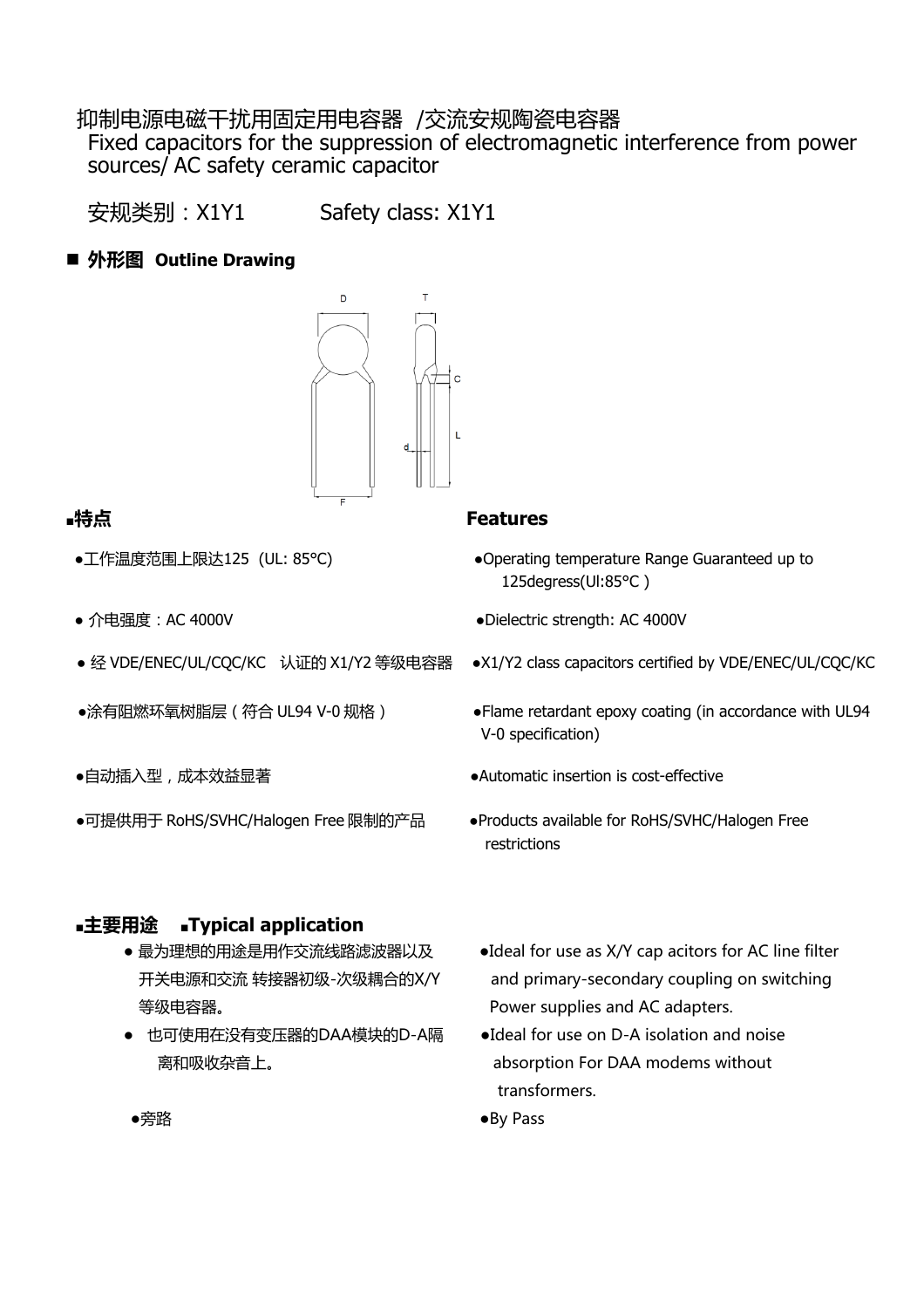# ●**技术要求 Specifications**

| 安规类别                                  | X1、Y1                                                                                                                                               |
|---------------------------------------|-----------------------------------------------------------------------------------------------------------------------------------------------------|
| Safety class                          |                                                                                                                                                     |
| 引用标准<br>Reference Standard            | GB/T 6346-14:2015 (IEC 60384-14)                                                                                                                    |
| 气候类别<br><b>Climatic Category</b>      | 21/125/21                                                                                                                                           |
| 阻燃等级<br>Passlve Flammability Category | $\mathsf{C}$                                                                                                                                        |
| 额定温度<br>Rated temperature             | -25 $\sim$ +85°C                                                                                                                                    |
| 工作温度范围<br>Operating temperature       | -40 $\degree$ C~125 $\degree$ C                                                                                                                     |
| 温度特性<br>Temperature Characteristic    | Y5P (ΔC/C: ≤10% @ -25°C ~ +85°C)<br>Y5U ( $\Delta$ C/C: $\le$ +22%/-56% @ -25°C ~ +85°C)<br>Y5V ( ∆C/C: ≤+22%/-82% @ -25°C ~ +85°C )                |
| 额定电压<br>Rated Voltage                 | X1:500V Y1: AC 250V/300V/400V/500V                                                                                                                  |
| 电容量范围<br>Capacitance Range            | 10PF $\sim$ 4700PF                                                                                                                                  |
| 电容量偏差<br>Capacitance Tolerance        | $\pm 10\%$ (K), $\pm 20\%$ (M)                                                                                                                      |
| 耐电压<br><b>Voltage Proof</b>           | 4000VAC (60s)                                                                                                                                       |
| 损耗角正切<br><b>Dissipation Factor</b>    | ≤0.025 (20°C, 1kHz)                                                                                                                                 |
| 绝缘电阻<br><b>Insulation Resistance</b>  | ≥10 000MΩ, (20°C,100V,1min)                                                                                                                         |
| 标志<br>Marking                         | <b>WEIDY</b><br><b>WYD 222M</b><br>$\lll$ 0 0 $\log$<br>$\begin{array}{c} \times 1:500V \sim \\ Y1:500V \sim \end{array}$<br>(CQC)<br><b>XXXXXX</b> |

## ■ **规格认证**

| 认证标志          | 认证标准                                                    | 额定电压                               | 认证证书号              |  |
|---------------|---------------------------------------------------------|------------------------------------|--------------------|--|
| Approval Mark | <b>Approval STtadards</b>                               | Rated Voltage                      | Certificate Number |  |
|               | UL 60384-14/CSA60384-14                                 |                                    | E334332            |  |
|               | DIN EN 60384-14 (VDE0565-1-1):2014-04;                  |                                    |                    |  |
|               | EN 60384-14:2013-08                                     |                                    | 40051104           |  |
|               | DIN EN 60384-14/A1                                      |                                    |                    |  |
|               | (VDE 0565-1-1/A1):2017-04; EN 60384-<br>14:2013/A1:2016 | X1:AC500V<br>Y1:AC250/300/400/500V |                    |  |
|               | IEC 60384-14:2013                                       |                                    |                    |  |
|               | IEC 60384-14:2013/AMD1:2016                             |                                    |                    |  |
|               | GB/T6346.14-2015                                        |                                    | CQC20001237500     |  |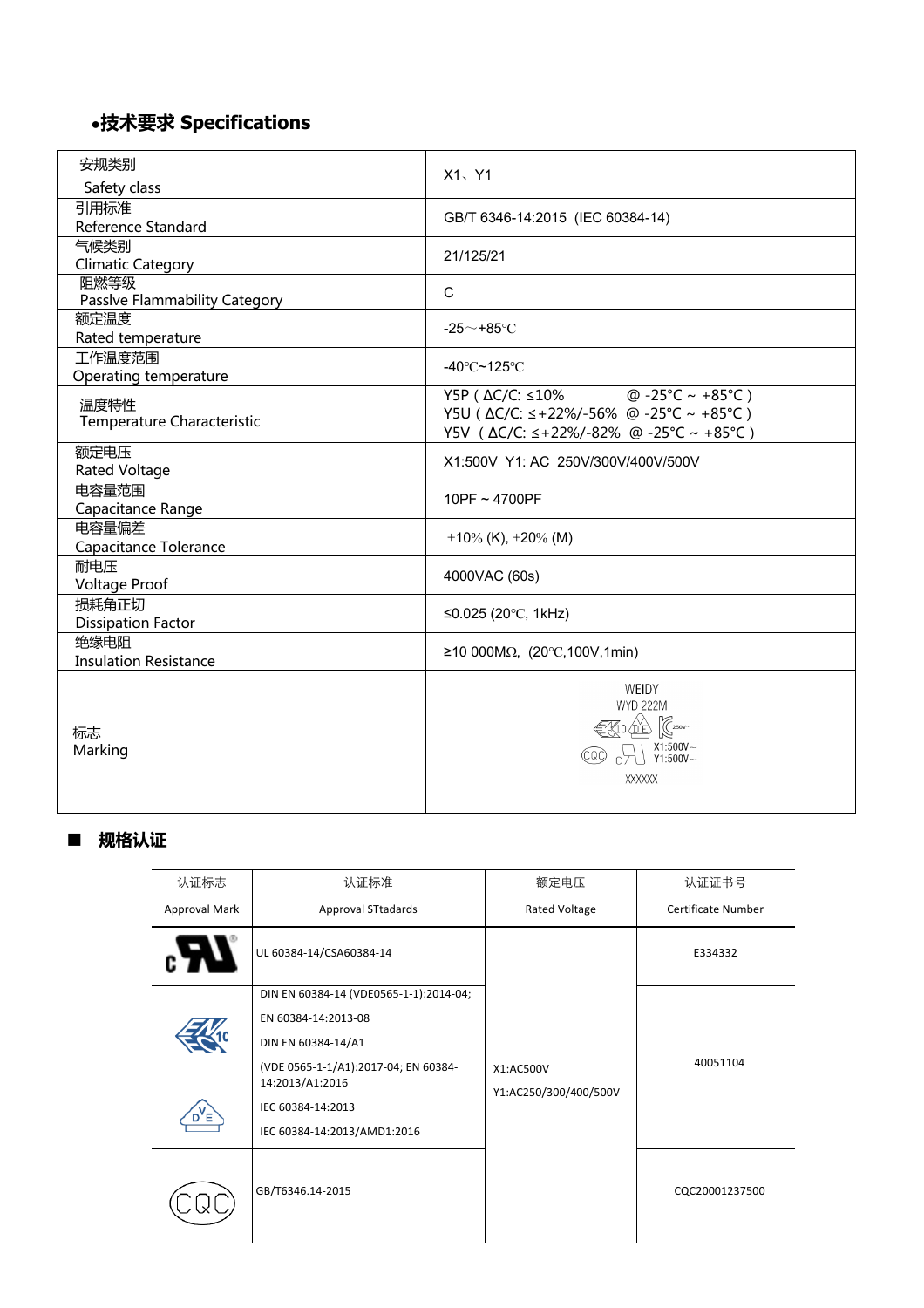## **产品代码说明 Part number system**

# ■ **18 位产品代码说明如下:**

# **The 18 digits part number is formed as follow:**

| 3<br>5<br>9<br>1<br>2<br>4<br>6<br>8                                                                            | 10 11<br>12<br>13<br>15<br>14<br>16 17<br>18                                                                                                       |  |  |  |  |
|-----------------------------------------------------------------------------------------------------------------|----------------------------------------------------------------------------------------------------------------------------------------------------|--|--|--|--|
| н<br>M<br>W<br>2<br>1<br>$\bf{0}$<br>$\mathbf{2}$<br>Y<br>D                                                     | S<br>F<br>6<br>3<br>Е<br>0<br>4<br>0<br>0                                                                                                          |  |  |  |  |
| 第 1~3 位: 型 <del>号</del> 代码                                                                                      | Digit 1 to 3: Series code                                                                                                                          |  |  |  |  |
| <b>WYD</b>                                                                                                      | <b>WYD</b>                                                                                                                                         |  |  |  |  |
| 第 4~5 位: 交流额定电压                                                                                                 | Digit 4 to 5: AC rated voltage                                                                                                                     |  |  |  |  |
| $2E = 250V$<br>$2F = 300V$                                                                                      | $2E = 250V$<br>$2F = 300V$                                                                                                                         |  |  |  |  |
| 2G=400V<br>$2H = 500V$                                                                                          | 2G=400V<br>$2H = 500V$                                                                                                                             |  |  |  |  |
| 第6~8位:标称容量                                                                                                      | Digit 6 to 8 : Rated capacitance                                                                                                                   |  |  |  |  |
| 举例: $102 = 10 \times 10^2$ PF = 100PF                                                                           | For example: $102 = 10 \times 10^2$ PF = 1000PF                                                                                                    |  |  |  |  |
| 第9位:<br>容量偏差                                                                                                    | Digit 9: Capacitance tolerance                                                                                                                     |  |  |  |  |
| $K=\pm 10\%$ , M= $\pm 20\%$                                                                                    | $K = \pm 10\%$ , M= $\pm 20\%$                                                                                                                     |  |  |  |  |
| 第10~11位: 温度特性                                                                                                   | Digit $10 \sim 11$ : Temperature Characteristic                                                                                                    |  |  |  |  |
| Y5P=B4 Y5U=E4 Y5V=F4                                                                                            | Y5P=B4 Y5U=E4 Y5V=F4                                                                                                                               |  |  |  |  |
| 第12位: 脚型                                                                                                        | Digit 12: Lead Style                                                                                                                               |  |  |  |  |
| S=直脚<br>K=外弯脚                                                                                                   | K= Outsied Kink Lead<br>S= Straight Lead                                                                                                           |  |  |  |  |
| I=内弯脚<br>V=平行脚                                                                                                  | I= Inside Kink Lead<br>V = Vertical Kink Lead                                                                                                      |  |  |  |  |
| 第13位: 脚距                                                                                                        | Digit 13: Lead Spacing                                                                                                                             |  |  |  |  |
| $5 = 7.5$ mm<br>$6 = 10.0$ mm<br>第14~15位: 脚长或编带规格                                                               | $5 = 7.5$ mm<br>$6 = 10.0$ mm<br>Digit $14 \sim 15$ : Lead length or taping specifications                                                         |  |  |  |  |
| $3E = 3.5$ mm<br>$05 = 5.0$ mm<br>$10 = 10.0$ mm<br>$20=20$ mm<br>T1=12.7mm 编带<br>T2=15.0mm 编带<br>第16~18位:内部特征码 | $3E = 3.5$ mm<br>$05 = 5.0$ mm<br>$10 = 10.0$ mm<br>$20=20$ mm<br>T1=Pitch 12.7mm taping<br>T2=Pitch 15.0mm taping<br>Digit 16 to 18: Internal use |  |  |  |  |
|                                                                                                                 |                                                                                                                                                    |  |  |  |  |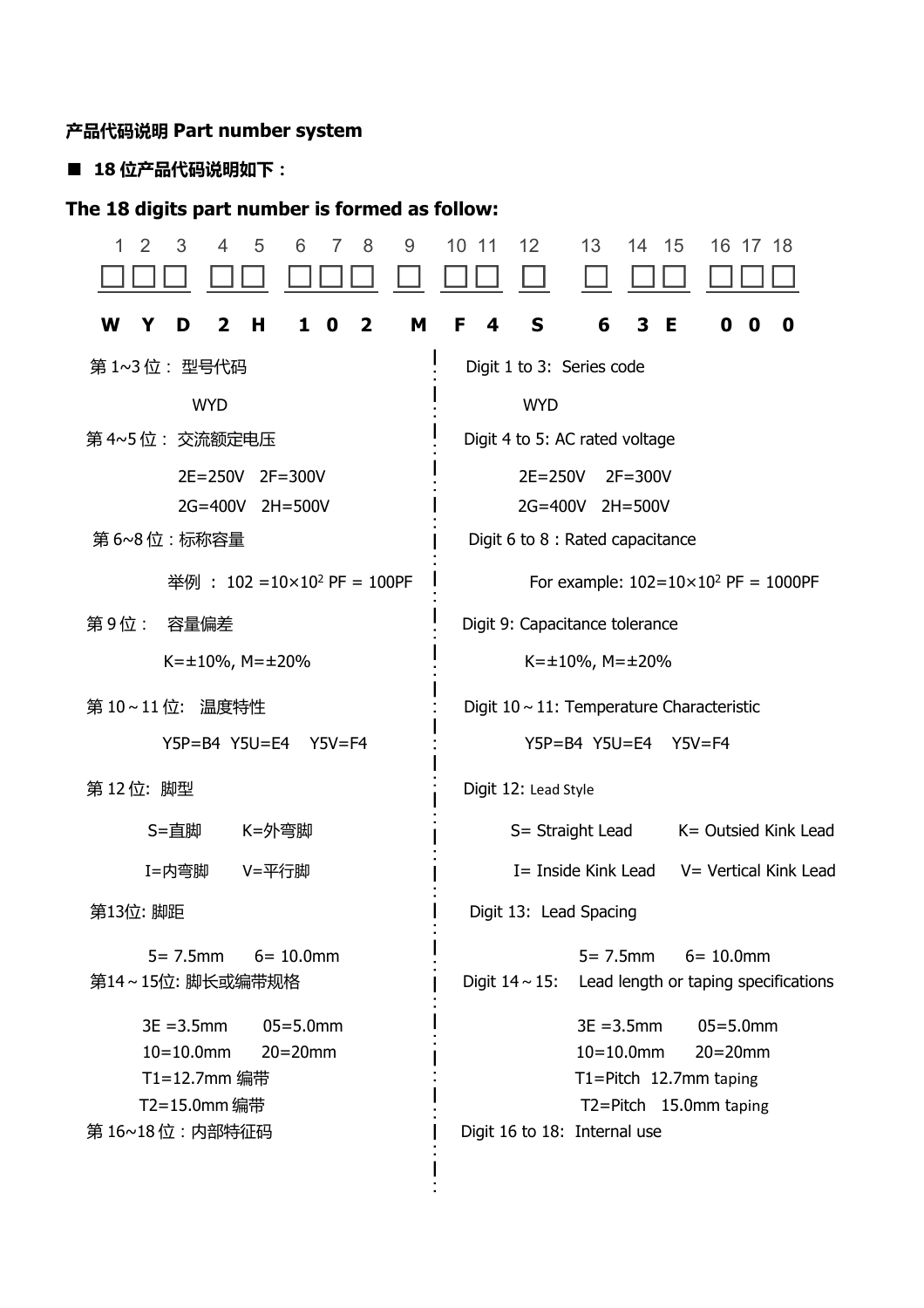# ■ **外形尺寸 Dimensions (mm)**

## **Y5P 系列**

| 品名                 | 交流额定电压          | 温度特性             | 静电容量    | 公差  | 元件直径                | 元件厚度 | 包封脚           | 脚距         | 引线直径              |
|--------------------|-----------------|------------------|---------|-----|---------------------|------|---------------|------------|-------------------|
| Part number        | (VAC)           | T.C.             | $($ PF) | %   | $D (MAX)$ $T (MAX)$ |      | $C$ ( $MAX$ ) | $F(\pm 1)$ | $\Phi d(\pm 0.1)$ |
| WYD2H100KB4*63E000 | 250/300/400/500 | Y5P              | 10      | ±10 | 6.0                 | 3.5  | 2.0           | 10         | 0.6               |
| WYD2H150KB4*63E000 | 250/300/400/500 | Y5P              | 15      | ±10 | 6.0                 | 3.5  | 2.0           | 10         | 0.6               |
| WYD2H220KB4*63E000 | 250/300/400/500 | Y5P              | 22      | ±10 | 7.0                 | 3.5  | 2.0           | 10         | 0.6               |
| WYD2H330KB4*63E000 | 250/300/400/500 | Y5P              | 33      | ±10 | 6.0                 | 3.5  | 2.0           | 10         | 0.6               |
| WYD2H470KB4*63E000 | 250/300/400/500 | Y5P              | 47      | ±10 | 7.0                 | 3.5  | 2.0           | 10         | 0.6               |
| WYD2H560KB4*63E000 | 250/300/400/500 | Y5P              | 56      | ±10 | 7.0                 | 3.5  | 2.0           | 10         | 0.6               |
| WYD2H680KB4*63E000 | 250/300/400/500 | Y5P              | 68      | ±10 | 8.2                 | 3.5  | 2.0           | 10         | 0.6               |
| WYD2H820KB4*63E000 | 250/300/400/500 | Y <sub>5</sub> P | 82      | ±10 | 9.5                 | 3.5  | 2.0           | 10         | 0.6               |
| WYD2H101KB4*63E000 | 250/300/400/500 | Y5P              | 100     | ±10 | 6.5                 | 4.5  | 2.0           | 10         | 0.6               |
| WYD2H151KB4*63E000 | 250/300/400/500 | Y5P              | 150     | ±10 | 6.5                 | 4.5  | 2.0           | 10         | 0.6               |
| WYD2H221KB4*63E000 | 250/300/400/500 | Y5P              | 220     | ±10 | 6.5                 | 4.5  | 2.0           | 10         | 0.6               |
| WYD2H331KB4*63E000 | 250/300/400/500 | Y5P              | 330     | ±10 | 7.5                 | 4.5  | 2.0           | 10         | 0.6               |
| WYD2H471KB4*63E000 | 250/300/400/500 | Y5P              | 470     | ±10 | 7.5                 | 4.5  | 2.0           | 10         | 0.6               |
| WYD2H561KB4*63E000 | 250/300/400/500 | Y <sub>5</sub> P | 560     | ±10 | 9.0                 | 4.5  | 2.0           | 10         | 0.6               |
| WYD2H681KB4*63E000 | 250/300/400/500 | Y5P              | 680     | ±10 | 9.0                 | 4.5  | 2.0           | 10         | 0.6               |
| WYD2H821KB4*63E000 | 250/300/400/500 | Y5P              | 820     | ±10 | 10.0                | 4.5  | 2.0           | 10         | 0.6               |
| WYD2H102KB4*63E000 | 250/300/400/500 | Y5P              | 1000    | ±10 | 10.5                | 4.5  | 2.0           | 10         | 0.6               |

备注:\*表示不同脚型,000 为内部代码。

## **Y5U 系列**

| 品名                 | 交流额定电压          | 温度特性 | 静电容量   | 公差   | 元件直径           | 元件厚度    | 包封脚           | 脚距         | 引线直径              |
|--------------------|-----------------|------|--------|------|----------------|---------|---------------|------------|-------------------|
| Part number        | (VAC)           | T.C. | $PF$ ) | %    | $ID$ ( $MAX$ ) | IT(MAX) | $C$ ( $MAX$ ) | $F(\pm 1)$ | $\Phi d(\pm 0.1)$ |
| WYD2H471ME4*63E000 | 250/300/400/500 | Y5U  | 470    | ± 20 | 6.5            | 4.5     | 2.0           | 10         | 0.6               |
| WYD2H561ME4*63E000 | 250/300/400/500 | Y5U  | 560    | ± 20 | 6.5            | 4.5     | 2.0           | 10         | 0.6               |
| WYD2H681ME4*63E000 | 250/300/400/500 | Y5U  | 680    | ± 20 | 7.5            | 4.5     | 2.0           | 10         | 0.6               |
| WYD2H821ME4*63E000 | 250/300/400/500 | Y5U  | 820    | ± 20 | 7.5            | 4.5     | 2.0           | 10         | 0.6               |
| WYD2H102ME4*63E000 | 250/300/400/500 | Y5U  | 1000   | ± 20 | 7.5            | 4.5     | 2.0           | 10         | 0.6               |
| WYD2H152ME4*63E000 | 250/300/400/500 | Y5U  | 1500   | ± 20 | 8.5            | 4.5     | 2.0           | 10         | 0.6               |
| WYD2H222ME4*63E000 | 250/300/400/500 | Y5U  | 2200   | ± 20 | 10.0           | 4.5     | 2.0           | 10         | 0.6               |
| WYD2H332ME4*63E000 | 250/300/400/500 | Y5U  | 3300   | ± 20 | 12.5           | 4.5     | 2.0           | 10         | 0.6               |
| WYD2H392ME4*63E000 | 250/300/400/500 | Y5U  | 3900   | ± 20 | 13.5           | 4.5     | 2.0           | 10         | 0.6               |
| WYD2H472ME4*63E000 | 250/300/400/500 | Y5U  | 4700   | ± 20 | 14.5           | 4.5     | 2.0           | 10         | 0.6               |

备注:\*表示不同脚型,000 为内部代码。

## **Y5V 系列**

| 品名                 | 交流额定电压          | 温度特性 | 静电容量   | 公差   | 元件直径             | 元件厚度       | 包封脚          | 脚距         | 引线直径              |
|--------------------|-----------------|------|--------|------|------------------|------------|--------------|------------|-------------------|
| Part number        | VAC)            | T.C. | $PF$ ) | %    | <b>MAX</b><br>ID | <b>MAX</b> | (MAX)<br>C ( | $F(\pm 1)$ | $\Phi d(\pm 0.1)$ |
| WYD2H102MF4*63E000 | 250/300/400/500 | Y5V  | 1000   | ±20  | 6.5              | 4.5        | 2.0          | 10         | 0.6               |
| WYD2H152MF4*63E000 | 250/300/400/500 | Y5V  | 1500   | ± 20 | 7.5              | 4.5        | 2.0          | 10         | 0.6               |
| WYD2H222MF4*63E000 | 250/300/400/500 | Y5V  | 2200   | ± 20 | 8.2              | 4.5        | 2.0          | 10         | 0.6               |
| WYD2H332MF4*63E000 | 250/300/400/500 | Y5V  | 3300   | ± 20 | 9.5              | 4.5        | 2.0          | 10         | 0.6               |
| WYD2H392MF4*63E000 | 250/300/400/500 | Y5V  | 3900   | ±20  | 11.0             | 3.5        | 2.0          | 10         | 0.6               |
| WYD2H472MF4*63E000 | 250/300/400/500 | Y5V  | 4700   | ± 20 | 11.0             | 3.5        | 2.0          | 10         | 0.6               |

备注:\*表示不同脚型,000 为内部代码。